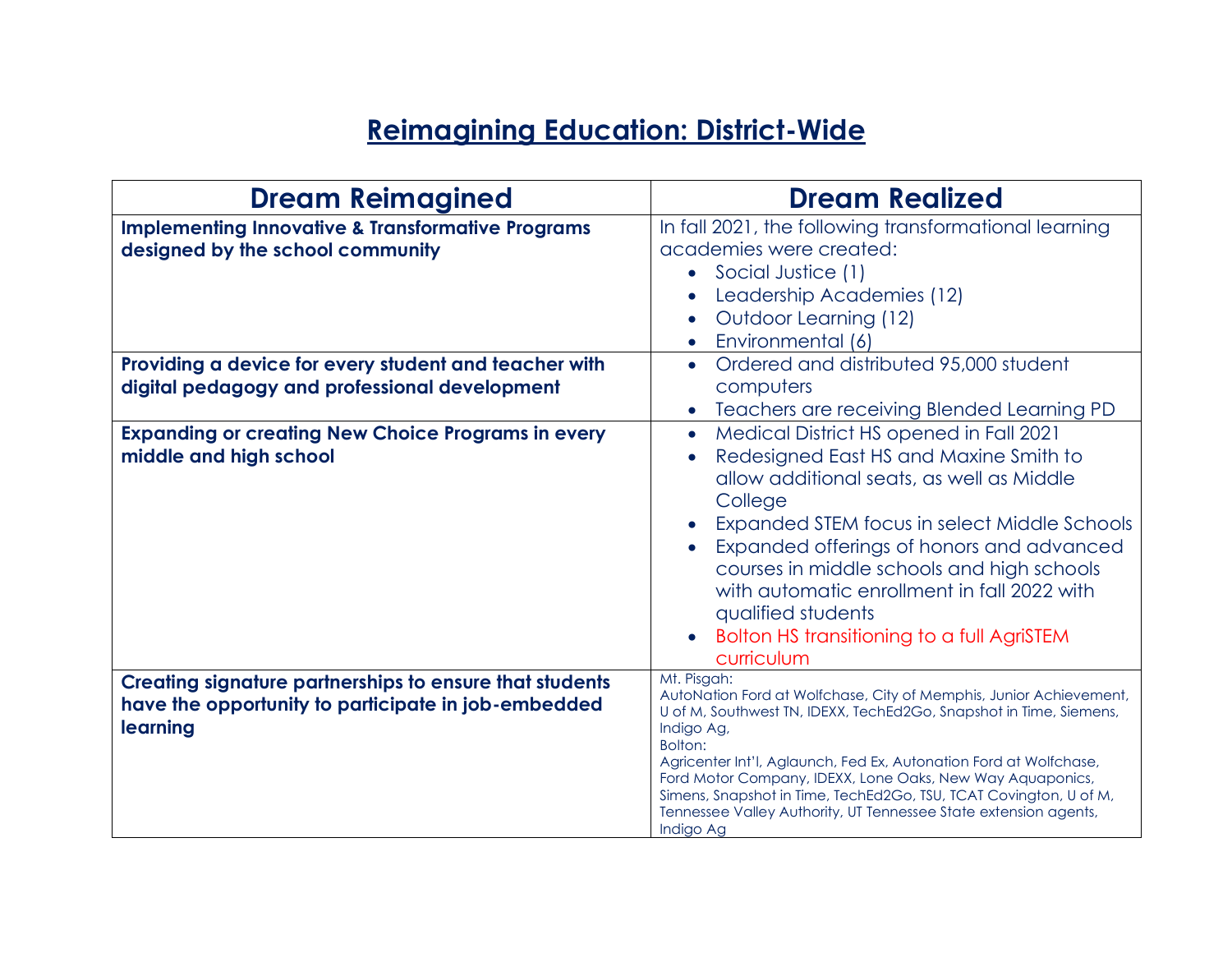## **Reimagining Education: Elementary Schools**

| <b>Dream Reimagined</b>                                                                   | <b>Dream Realized</b>                                                                                                                                                                                                 |
|-------------------------------------------------------------------------------------------|-----------------------------------------------------------------------------------------------------------------------------------------------------------------------------------------------------------------------|
| <b>Increasing Honors Courses, Coding, and Robotics</b><br><b>Activities</b>               | Increased Robotics in elementary schools:<br>Students participate in coding and robotics<br>activities<br>In fall 2022, Honors courses will be offered to<br>5 <sup>th</sup> grade students in all elementary schools |
| <b>Expanding Outdoor Learning Spaces</b>                                                  | 12 elementary were selected as outdoor<br>learning spaces in fall 2021                                                                                                                                                |
| <b>Creating a Theatre or Visual/Performing Arts Programs in</b><br>all elementary schools | Expanding offerings in select schools in Fall<br>2022                                                                                                                                                                 |
| <b>Developing Emotional Intelligence</b>                                                  | Implemented ReThink SEL Curriculum and<br>supporting activities at all elementary school<br>sites                                                                                                                     |
| <b>Creating Service-Learning Projects for elementary</b><br><b>students</b>               | In Fall 2021, select elementary schools<br>participated in the District-wide Service-<br>Learning week.<br>All elementary schools will participate in the<br>Spring 2022 District-wide Service-Learning<br>week.      |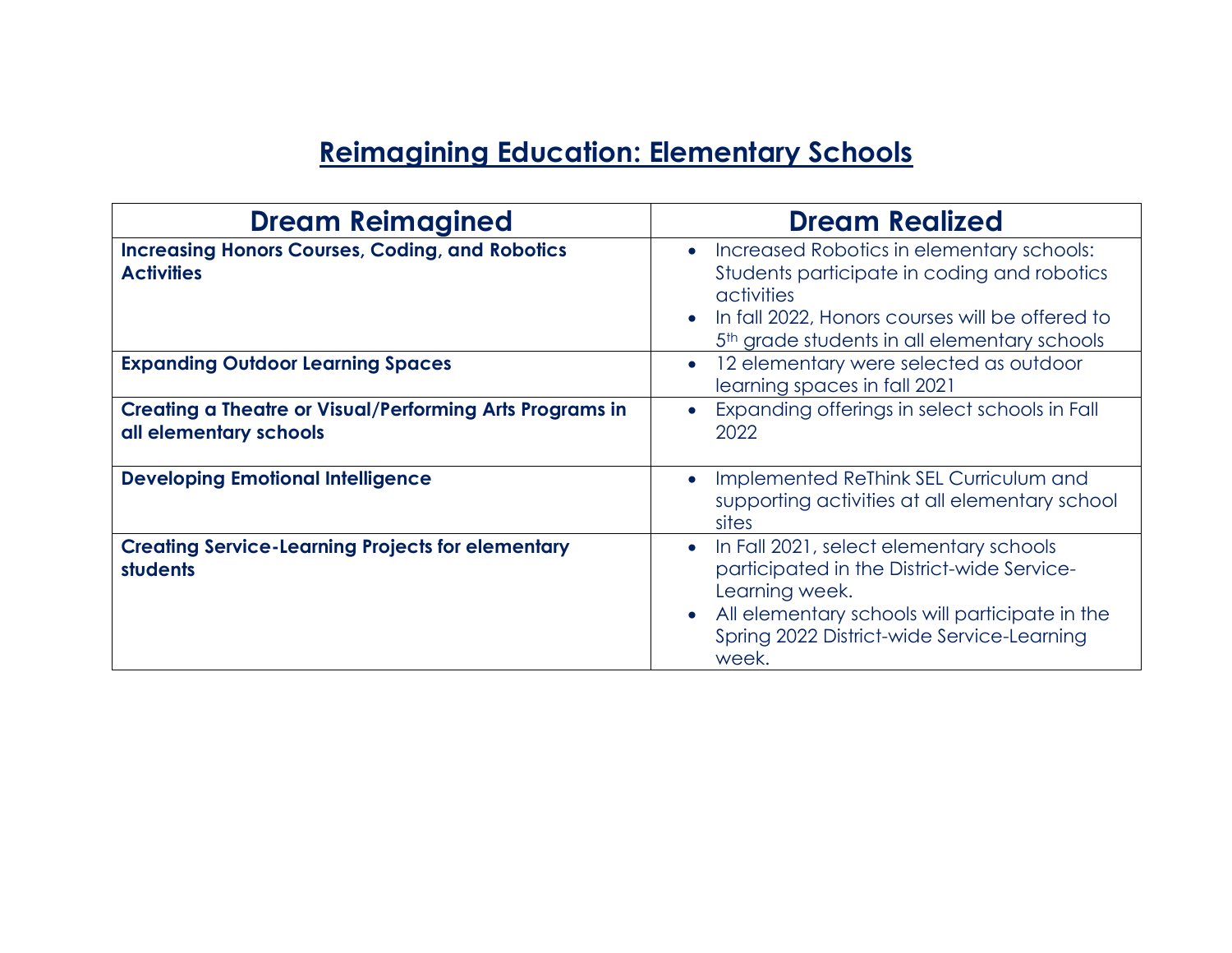#### **Reimagining Education: Middle Schools**

| <b>Dream Reimagined</b>                                                                                          | <b>Dream Realized</b>                                                                                                                                                                                 |
|------------------------------------------------------------------------------------------------------------------|-------------------------------------------------------------------------------------------------------------------------------------------------------------------------------------------------------|
| Increasing the number of honors, coding and science,<br>technology, engineering, and math (STEM) classes         | Increased honors and STEM classes in middle<br>schools with implementation of the State of<br>Tennessee grants                                                                                        |
| <b>Implementing Social Action Programs including</b><br>leadership, conservation, international studies, etc.    | Implemented Social Justice Leadership<br>Academy at Bellevue Middle school in Fall<br>2021                                                                                                            |
| <b>Creating a Theatre or Visual/Performing Arts Programs in</b><br>all middle schools                            | Expanding offerings in select schools in Fall<br>2022                                                                                                                                                 |
| <b>Developing Emotional Intelligence</b>                                                                         | Implemented ReThink SEL Curriculum and<br>supporting activities at all middle school sites                                                                                                            |
| <b>Creating Service-Learning Projects for elementary</b><br>students                                             | In Fall 2021, select middle schools<br>participated in the District-wide Service-<br>Learning week.<br>All middle schools will participate in the Spring<br>2022 District-wide Service-Learning week. |
| <b>Establishing K-8 SCHOOLS to minimize student transitions</b>                                                  | Added Dexter K-8 to the portfolio of K-8<br>schools in Memphis-Shelby County Schools                                                                                                                  |
| <b>Create 6TH grade transition academies that include</b><br>support from counselors to begin career exploration | 6th grade transition (1-week) academy will<br>$\bullet$<br>take place the week before school starts in<br><b>Fall 2022</b>                                                                            |
| <b>Offer CCTE Industry-based certifications and</b><br>apprenticeships                                           | In middle schools, Memphis-Shelby County<br>Schools offers over 150 certifications<br>Students will participate in MPLOY in the<br>summer 2022                                                        |

### **Reimagining Education: High Schools**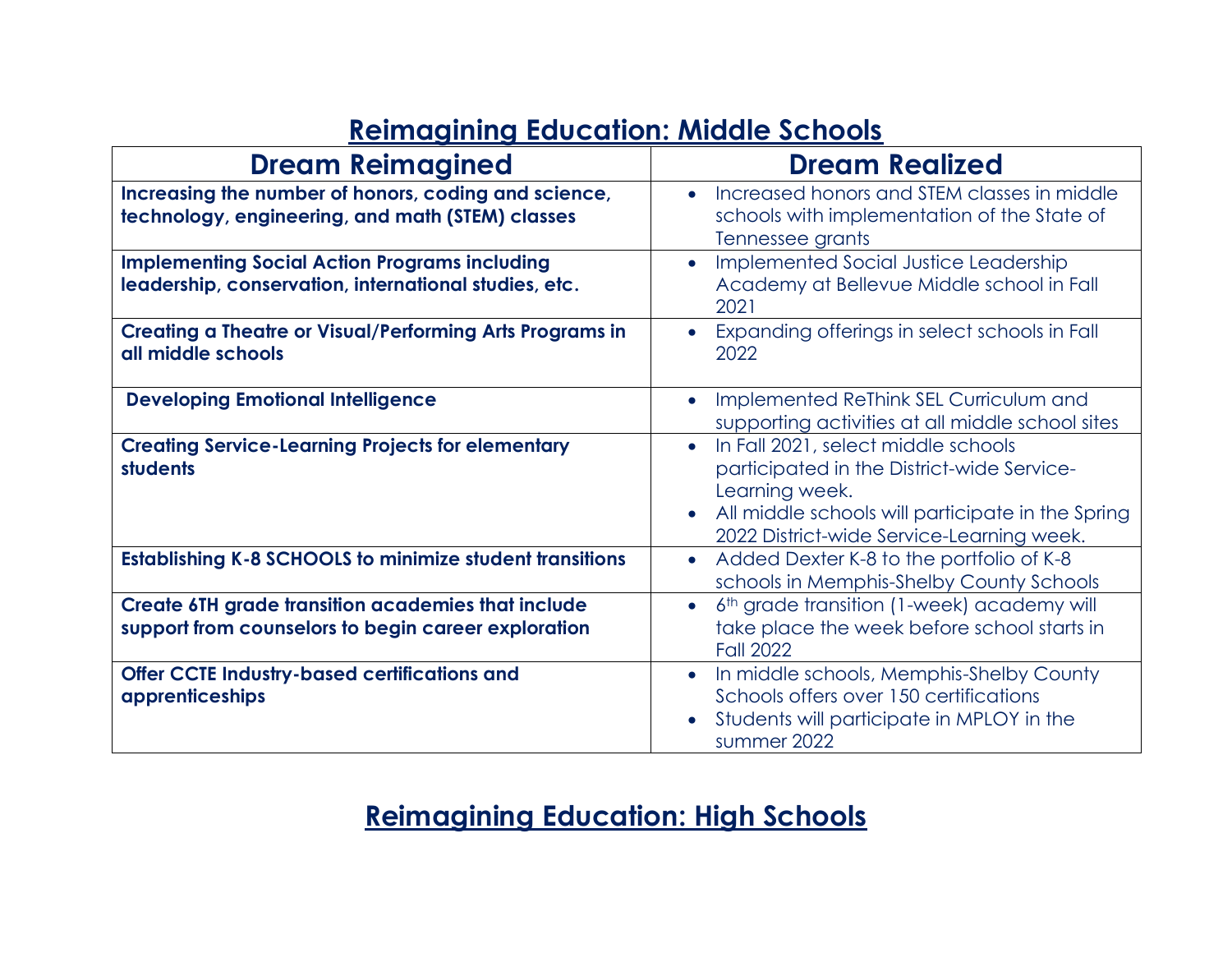| <b>Dream Reimagined</b>                                                                                                                 | <b>Dream Realized</b>                                                                                                                                                                                                                                                                                                                                                                                                                        |
|-----------------------------------------------------------------------------------------------------------------------------------------|----------------------------------------------------------------------------------------------------------------------------------------------------------------------------------------------------------------------------------------------------------------------------------------------------------------------------------------------------------------------------------------------------------------------------------------------|
| Increasing the number of students prepared to compete<br>in the global economy                                                          | Since 2017, we have seen a dramatic increase in the number of<br>students who are able to demonstrate the necessary skills and<br>knowledge to enter the globally competitive marketplace.<br>During the 2017-2018 schoolyear, MSCS students earned<br>approximately 200 recognized certifications.<br>During this school year, our students have already earned<br>over 3500 industry recognized certifications toward our<br>goal of 5000. |
| <b>Exploring later school start times</b>                                                                                               | Reviewed best practices in other districts<br>$\bullet$<br>Developed recommendations for further<br>study                                                                                                                                                                                                                                                                                                                                    |
| <b>Expanding access to advanced placement courses for</b><br>all students through high-quality virtual teachers (AP<br><b>Academy</b> ) | Implemented advanced course offerings at<br>select school sites (MSCS Virtual School)<br>Students participated in AP Access by<br>implementing the state grant                                                                                                                                                                                                                                                                               |
| <b>Creating a Theatre or Visual/Performing Arts Programs in</b><br>all elementary school                                                | Expanding offerings in select schools in Fall<br>2022                                                                                                                                                                                                                                                                                                                                                                                        |
| <b>Developing Emotional Intelligence</b>                                                                                                | Implemented ReThink SEL Curriculum at all<br>high school sites including supporting<br>activities                                                                                                                                                                                                                                                                                                                                            |
| <b>Creating Service-Learning Projects for elementary</b><br>students                                                                    | In Fall 2021, select high schools participated in<br>$\bullet$<br>the District-wide Service-Learning week.<br>All high schools will participate in the Spring<br>2022 District-wide Service-Learning week.<br>Recognizing all seniors who have completed<br>service-learning projects                                                                                                                                                        |

## **Reimagining Education: Central Office**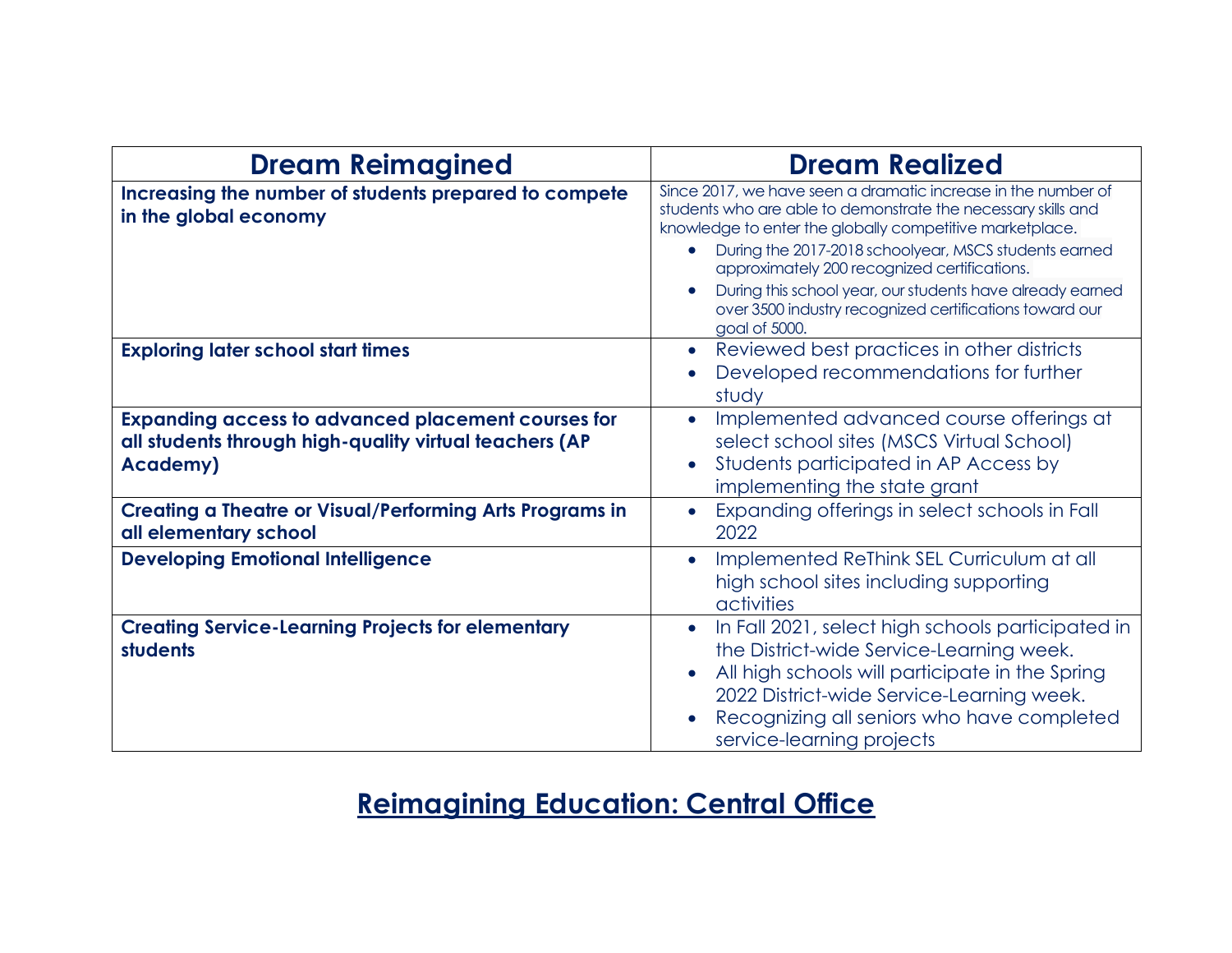| <b>Dream Reimagined</b>                                                                                   | <b>Dream Realized</b>                                                                                                |
|-----------------------------------------------------------------------------------------------------------|----------------------------------------------------------------------------------------------------------------------|
| <b>Reimagining Central Office as a Collaborative Service</b><br>Center that supports schools and families | • SALT – Superintendents Academic Leadership<br>Team meeting                                                         |
| <b>Building a respectful and positive culture and climate</b>                                             | • Central Office book study: The Leadership<br>Challenge by Barry Z. Posner, James M.<br>Kouzes<br><b>RACI Model</b> |

**Reimagining Education: Communities**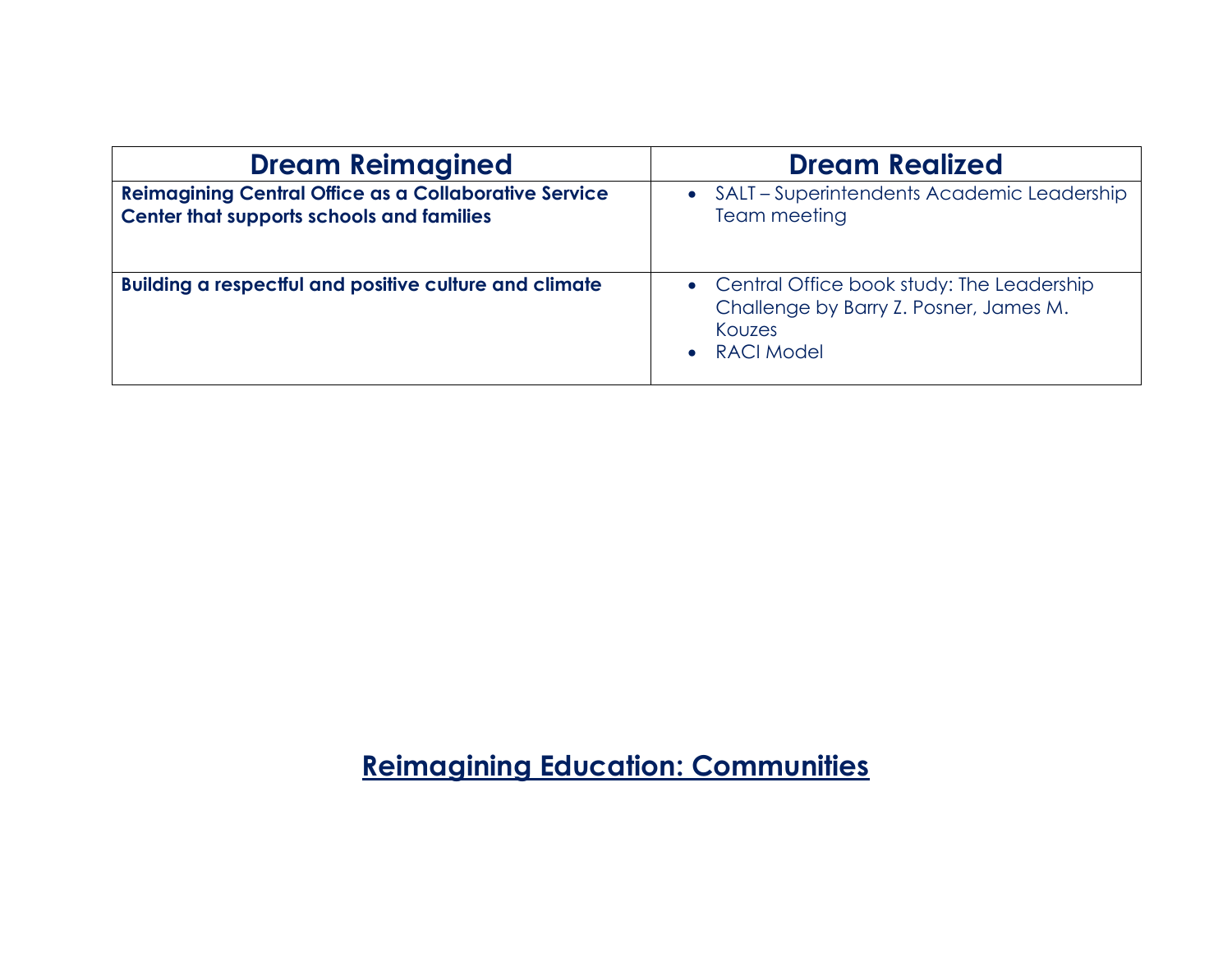| <b>Dream Reimagined</b>                                                                                | <b>Dream Realized</b>                                                                                                                                                                                                                                                                                                                                                                                                                                                                                                                                                                                                                                 |
|--------------------------------------------------------------------------------------------------------|-------------------------------------------------------------------------------------------------------------------------------------------------------------------------------------------------------------------------------------------------------------------------------------------------------------------------------------------------------------------------------------------------------------------------------------------------------------------------------------------------------------------------------------------------------------------------------------------------------------------------------------------------------|
| <b>Build and enhance strategic partnerships focused</b><br>on students                                 | <b>BCG: Strategic Partners for Literacy</b><br>Quarterly Stock Take meetings<br><b>Adult Literacy:</b><br>We established the first cohort of the Level Up<br>AcademyThis is for former students and<br>parents who want to return to school for an<br>opportunity to "finish" to walk across the stage<br><b>Community Hubs:</b><br>These schools will serve as wrap around<br>service schools not just for students but for<br>families and the communities- We will take a<br>deep dive and provide layers of support in<br>the following areas: 2Gen support(Adult<br>Education), Arts, Health/Mental/Health/<br>Afterschool weekend Opportunities |
| Develop stronger relationships with the Chamber of<br><b>Commerce to improve workforce development</b> | <b>Established the Superintendent CEO Advisory</b><br>$\bullet$<br><b>Council:</b><br>This council meets quarterly to hear directly<br>from the Superintendent and learn more<br>information about the direction of this great<br>district.                                                                                                                                                                                                                                                                                                                                                                                                           |

**Leveraging ESSER Funds**